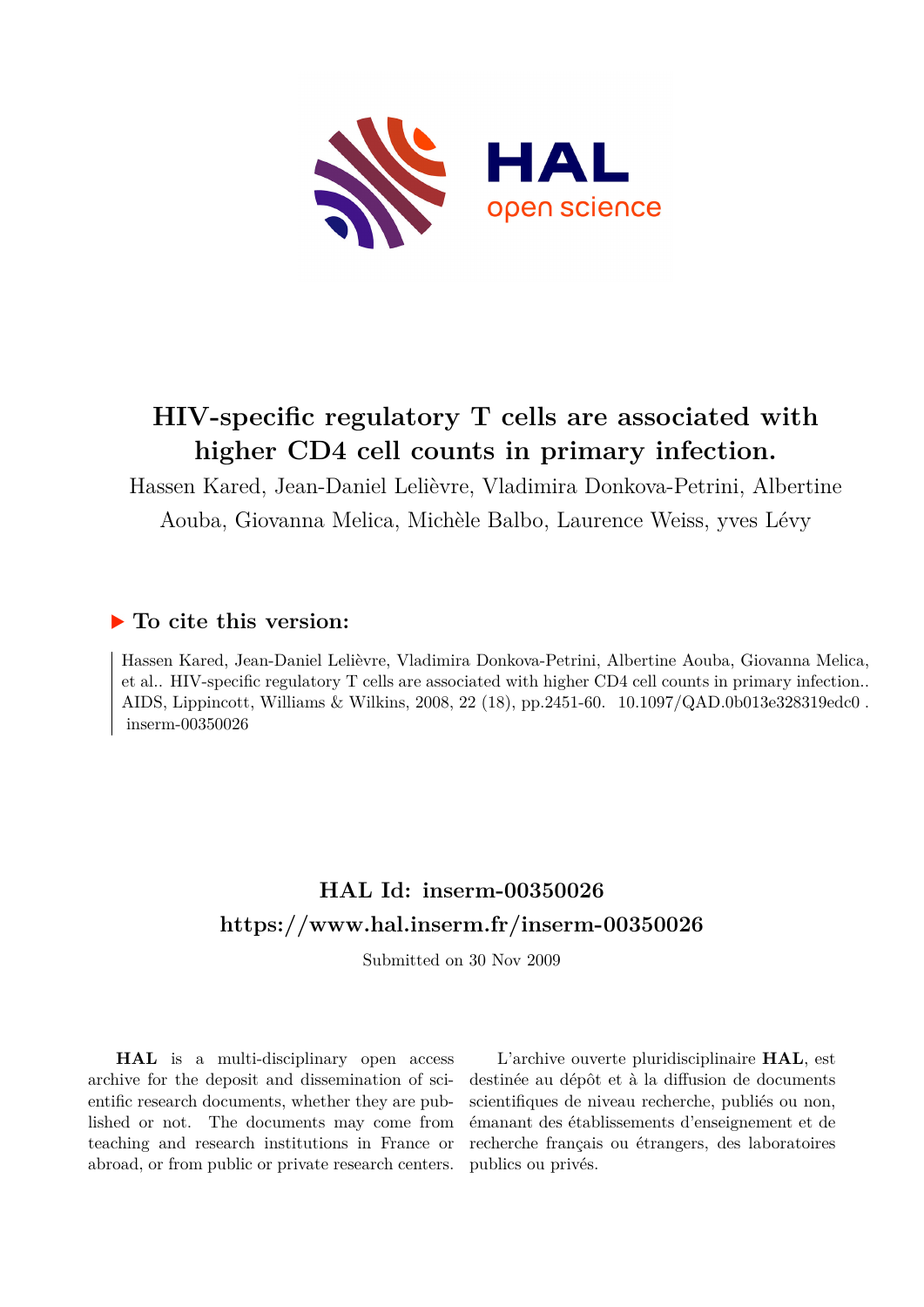## *HIV-specific regulatory T cells are associated with higher CD4 cell counts in primary infection*

**Hassen Kared** <sup>1</sup> **, Jean-Daniel Leli**è**vre** 1 2 **, Vladimira Donkova-Petrini** <sup>1</sup> **, Albertine Aouba** <sup>3</sup> **, Giovanna Melica** <sup>2</sup> **, Mich**è**le Balbo** <sup>1</sup> **, Laurence Weiss** 1 3 4 **, Yves L**é**vy** 1 2 \*

*IMRB, Institut Mondor de recherche biom dicale 1* <sup>é</sup> *INSERM : U841 , Universit*é *Paris XII Val de Marne , H*ô*pital Henri Mondor 51, av du mal de lattre de tassigny 94010 CRETEIL CEDEX,FR*

*Service d immunologie clinique 2*  ' *AP-HP , H*ô*pital Henri Mondor , Universit*é *Paris XII Val de Marne , Cr*é*teil,FR*

*Service d immunologie clinique 3*  ' *AP-HP , H*ô*pital europ*é*en Georges Pompidou , FR*

*Facult de m decine 4* <sup>é</sup> <sup>é</sup> *Universit*é *Paris Descartes - Paris V , FR*

Correspondence should be adressed to: Yves Lévy <yves.levy@hmn.aphp.fr >

#### **Abstract Objective**

\*

**Expansion of Regulatory T (Treg) cells has been described in chronically HIV-infected subjects. We investigated whether HIV-suppressive Treg could be detected during primary HIV infection (PHI).**

#### **Methods**

**Seventeen patients diagnosed early after PHI (median: 13 days; 1**–**55) were studied. Median CD4 cell count was 480 cells/**μ**l (33**–**1306)** and plasma HIV RNA levels ranged between 3.3 to 5.7  $\log_{10}$  cp/mL. Suppressive capacity of blood purified CD4<sup>+</sup> CD25<sup>+</sup> was **evaluated in a co-culture assay. Fox-p3, IL-2 and IL-10 were quantified by RT-PCR and intra-cellular staining of ex vivo and activated CD4**+**CD25 T cells. high** 

#### **Results**

**The frequency of CD4<sup>+</sup> CD127<sup>low</sup> CD25** high T cells among CD4 T cells was lower in PHI compared to chronic patients (n=19). They **exhibited a phenotype of memory T cells and expressed constitutively FoxP3. Similarly to chronic patients, Treg from PHI patients inhibited the proliferation of PPD and HIV p24 activated CD4<sup>+</sup> CD25<sup>-</sup> T cells. CD4<sup>+</sup> CD25<sup>high</sup> T cells from PHI patients responded specifically to p24 stimulation by expressing IL-10. In untreated PHI patients, the frequency, as well as HIV-specific activity of Treg decreased during a 24-month follow up. A positive correlation between percentages of Treg and both CD4 cell counts and the magnitude of p24-specific suppressive activity at diagnosis of PHI was found.**

#### **Conclusions**

**Our data showed that HIV drives Treg since PHI and that these cells persist throughout the course of the infection. A correlation between the frequency of Treg and CD4 T cell counts suggest that these cells may impact on the immune activation set point at PHI diagnosis.**

**Author Keywords** PHI ; Treg ; IL-10 ; HIV-specific CD4 T cells ; immune activation

**MESH Keywords** CD4 Lymphocyte Count ; methods ; Cell Proliferation ; Female ; Flow Cytometry ; HIV Infections ; diagnosis ; immunology ; virology ; HIV-1 ; immunology ; Humans ; Interleukin-10 ; immunology ; Interleukin-2 Receptor alpha Subunit ; immunology ; Male ; Phenotype ; Prospective Studies ; RNA, Viral ; immunology ; metabolism ; Suppressor Factors, Immunologic ; immunology ; metabolism ; T-Lymphocytes, Regulatory ; immunology ; virology ; Viral Load

## **Introduction**

Primary HIV infection (PHI) is characterized by high levels of viral replication followed by induction of HIV-specific CD4 and CD8 T cell immune responses [1 –4 ]. Studies have shown that the magnitude of those immune responses determines the subsequent course of infection [5 –7 ]. However, these responses are ineffective at eradicating the virus, and the chronic infection characterized by a gradual loss of CD4 T cells leads to AIDS without therapy in the majority of patients.

A relationship between T cell activation, CD4 T cell decline and clinical outcome has been shown in the chronic phase of the infection [8 –11 ]. Several clinical studies have also demonstrated that the virological and immunological events that occur during PHI are strongly predictive of disease progression [12 , 13 ]. These reports support the hypothesis that HIV causes CD4 T cell depletion as a consequence of generalized T-cell activation [14 , 15 ]. This was confirmed in a prospective study conducted in acutely infected adults showing that "the immune activation set point" established early in HIV infection determines the rate of CD4 T cell loss over time [16 ].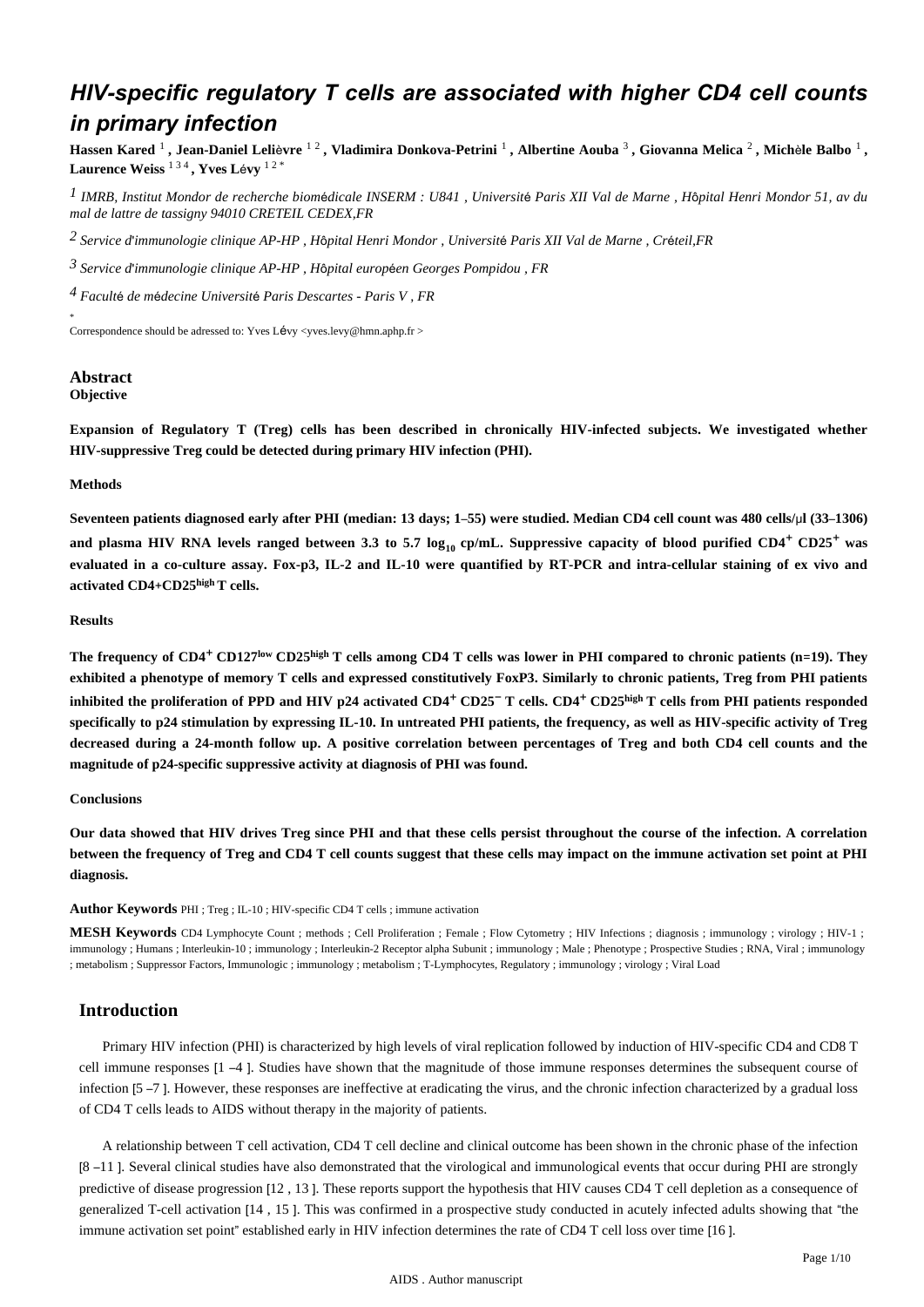Regulatory T cells (Treg) finely regulate immune responses and cellular activation [17]. Treg cells including CD4<sup>+</sup> CD25 high Foxp3<sup>+</sup> T cells were reported to influence the outcome of various infections  $[18]$ .  $CD4<sup>+</sup>CD25<sup>+</sup>$  Treg cells suppress antigen-specific CD4 and CD8 responses and also control inappropriate or exaggerated immune activation induced by pathogens [19 , 20 ]. We, and others, have reported that regulatory CD4<sup>+</sup> CD25<sup>+</sup> T cells can suppress HIV-specific effector CD4 and CD8 T-cell responses in chronically HIV-infected patients [21 , 22 ]. We have found in chronically infected patients that HIV antigens triggered the proliferation of virus-specific Treg [23 ]. However, the influence of Treg in HIV infection remains unclear [24 ]. Treg can limit immune activation and viral replication but may dampen poly-functional adaptive immune responses against viral antigens [23 , 25 –28 ].

In the present study we investigated whether Treg cells could be detected in early phases of HIV infection. For this, a comparison of Treg frequency, phenotype and function in patients studied at early and chronic stages of HIV infection was undertaken. The effects of in vitro stimulation with HIV antigen of purified Treg from patients diagnosed at the primary HIV infection (PHI) were studied. In a clinical stand point we looked at the correlation between Treg frequency and CD4 T cell counts and plasma HIV RNA values at PHI. The impact of combined antiretroviral therapy initiation during PHI on Treg function was studied in a 24-months longitudinal follow up of subjects.

## **Patients and Methods**

This is a prospective study conducted in two clinical sites in France. To be enrolled subjects must have had evidence of acute or recent HIV infection as defined by a negative or weakly reactive HIV antibody enzyme immunoassay with less than 3 bands on HIV Western Blot and detectable plasma HIV RNA. Subjects were offered to participate to this study before physician's decision of c-ART initiation based on usual criteria and physician's judgment. Chronic HIV-infected patients included in this study have received c-ART for at least one year and exhibited CD4 cell counts above 500 cells/mm<sup>3</sup> and plasma HIV viral load below 50 copies/ml. Fresh blood samples were collected on EDTA tubes and processed within 3 hours after they were drawn. All patients provided written informed consent; the study was approved by the ethical committee of Hôpital Européen Georges Pompidou, Paris, France.

### **Cell isolation**

CD4 T lymphocytes were purified from whole blood using RosetteSep CD4 enrichment and CD8 depletion antibody cocktail (Stem Cell Technologies, Vancouver BC, Canada). CD4 T cells (> 90 % purity) were incubated with CD25 magnetic beads (Miltenyi Biotech) allowing the purification of  $CD4^+$   $CD25^+$  (20 $\mu$ L per 10<sup>7</sup> cells) or  $CD4^+$   $CD25^{\text{high}}$  populations (2 $\mu$ L per 10<sup>7</sup> cells). The  $CD4^+$   $CD25^+$  or CD4<sup>+</sup> CD25<sup>high</sup> cells were subsequently separated using 2 passages on magnetic columns. This generally resulted in obtaining higher than 85 % purity of cell populations. Monocytes (> 90% purity) obtained by plastic adherence, were used as antigen-presenting cells.

#### **Flow cytometric analysis**

Phenotyping of the CD4+CD25<sup>+</sup> and CD4<sup>+</sup> CD25<sup>-</sup> cell subsets was performed on fresh whole blood samples using four-colour direct flow cytometry. Monoclonal antibodies (mAbs) conjugated to fluorescein isothiocyanate (FITC), phycoerythrin (PE), peridinin chlorophyl protein (PerCP) or allophycocyanin (APC) were used for immunostaining (All purchased by BD Biosciences; Le Pont Claix, France): anti-CD25-FITC, anti-CD4-PerCP, anti-CD3-APC, anti-CD45RO-APC, anti-CD25-APC, anti-CD25-PE, anti-HLA-DR-PE, anti-CD45RA-PE, anti-CD127-PE, anti-CD40L-PE, anti-CD122-PE, anti-CD95-PE, anti-CD69-PE, anti-CD103-PE and anti-CTLA-4-PE as previously described [23 ]. For staining of Foxp3, the cells were fixed and permeabilized using a fixation/permeabilization kit according to the manufacturer's protocol. Lymphocytes were stained with Alexafluor 488 anti-human Foxp3 (PCH101, eBioscience, San Diego, CA). Isotype-matched controls were used in all staining experiments. The production of IL-10 and IL-2 by anti-CD3/anti-CD28 or p24 activated  $CD4^+$  CD25<sup> $-$ </sup> and CD4<sup>+</sup> CD25<sup>high</sup> purified cells was assessed as previously described [23].

Analyses were performed using FACScalibur™ and CellQuest™ software (Becton Dickinson, San Jose, California, USA) on at least 10 000 events. Gating was restricted to the population of lymphocytes according to their light scattering properties.

## **Proliferation and suppression assays**

The different subpopulations  $(CD4^+CD25^-$  cells and  $CD4^+CD25^+$  cells) were assessed for their proliferative capacities in response to polyclonal stimulation and to recall antigens and p24 protein as previously described [23 ]. Antigen tested were: 5 μg/ml purified tuberculin (PPD, Statens Seruminstitut, Copenhagen, Denmark), 5 μg/ml p24 protein (Protein Science Corp., Meriden, Connecticut, USA) or 5 μg/ml of cytomegalovirus (CMV) antigen (Bio Whittaker Europe), in combination with soluble anti-CD28 mAb. For direct suppression assays, CD4<sup>+</sup> CD25<sup>-</sup> lymphocytes were incubated for 5 days in the presence of p24 or PPD either alone or with varying numbers of CD4<sup>+</sup> CD25<sup>+</sup> cells resulting in a suppressor : responder ratios of 0/1,  $1/1$ ,  $1/2$  and  $1/10$  in a final amount of  $5x10^4$  cells/well. Percentage of inhibition was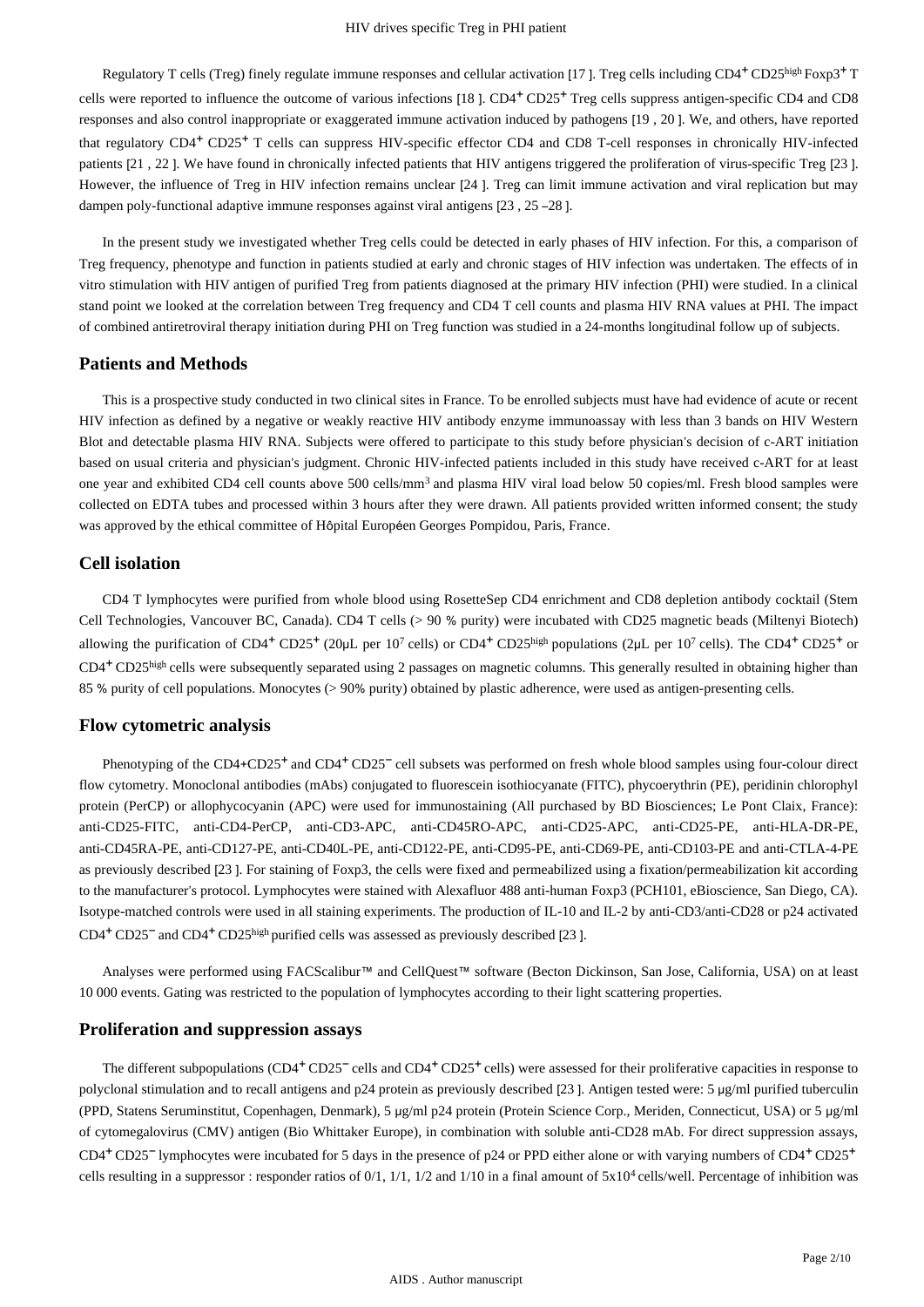calculated as follows: 1 – (mean cpm of co-culture wells divided by mean cpm of  $CD4^+$  CD25<sup>-</sup> cells cultured alone)  $\times$  100. Cell proliferation was assessed using 0.5  $\mu$ Ci [<sup>3</sup> H] thymidine (Amersham Pharmacia, Uppsala, Sweden) incorporation. Stimulation indices were calculated by dividing the mean cpm of stimulated cells by the mean cpm of unstimulated cells.

## **RNA isolation and real time quantitative RT-PCR**

Total RNA from 5x10<sup>4</sup> purified CD4<sup>+</sup> CD25<sup>-</sup> and CD4<sup>+</sup> CD25<sup>high</sup> cells either non stimulated or after 48h stimulation in the presence of plate-bound anti-CD3 and soluble anti-CD28 or p24 antigen, was purified as previously described [23 ]. Quantitative PCR was performed in a LightCycler System (Roche diagnostics) using a SYBR Green PCR kit from Roche Diagnostics. The cDNA input for each population was normalized to obtain equivalent signals with Splicing Factor 3A1 (SF3A1) used as housekeeping gene. Primers used were:

- $\bullet$  SF3A1 :
- Forward: TGCAGGATAAGACGGAATGGAAACTGA,
- Reverse: GTAGTAAGCCAGTGAGTTGGAATCTTTG
- $\bullet$  Foxp3;
- Forward: TCCACAACATGCGACCCCCTTTCA
- Reverse: ACAGCCCCCTTCTCGCTCTCCA
- $\bullet$  IL-2 :
- Forward: TGCTGGATTTACAGATGATTTTG
- Reverse: TGAGCATCCTGGTGAGTTTG
- $\bullet$  IL-10 :
- Forward: AGTCTGAGAACAGCTGCACCCACTTC
- Reverse: GGGCATCACCTCCTCCAGGTAA

#### **Statistical analysis**

Data are expressed as mean ±S.D for percentages and median and ranges for absolute values. Statistical comparisons were performed using Mann Whitney rank sum test. Analysis of correlation was assessed using the Spearman Rank Test for non parametric data. All results were conducted using Prism GraphPad Ver5 (Graphpad Software, San Digo, CA, USA). Significance was considered for value of P  $≤0.05$ .

## **Results**

## **Phenotypic characteristic of circulating CD4<sup>+</sup> CD25<sup>high</sup> T cells in PHI patients**

Seventeen patients diagnosed early after PHI (median: 13 days; 1-55 days) were studied. Median CD4 cell count was 480 cells/µL (33 –1306) and plasma HIV RNA levels ranged between 3.3 to 5.7  $\log_{10}$  cp/mL. Since the level of immune activation in non-treated PHI patients may hamper discrimination between Treg and activated CD4 T cells that may also express CD25 and FoxP3 molecules, we evaluated the percentages of cells expressing high levels of CD25. These cells exhibit lower levels of CD127 molecules and higher FoxP3 expression as compared to CD4<sup>+</sup> CD25<sup>-</sup> and CD4<sup>+</sup> CD25<sup>low</sup> T cells as shown in Figure 1A and B for a representative PHI patient. Analysis of the cohort of PHI and c-ART treated chronic patients (n=19) showed that the median percentages of  $CD4^+$  CD25 high T cells were 2.2% and 5.3 % in PHI and chronic patients, respectively (p<0.05) (Figure 1C).

We investigated whether these CD4<sup>+</sup> CD25<sup>high</sup> T cells might exhibit other phenotypic features of Treg previously characterized in chronic HIV-infected patients [23 ]. As shown in figure 1D, analysis of CD4<sup>+</sup> CD25<sup>high</sup> from 13 PHI patients showed that these cells express characteristics of Treg. As compared to CD4<sup>+</sup> CD25<sup>-</sup>, CD4<sup>+</sup> CD25<sup>high</sup> exhibit a phenotype of memory T cells since 65% (median) express CD45RO molecule (P<0.05) with around 21 % co-expressed the CD45RA marker. Fourty five percent of CD4<sup>+</sup> CD25<sup>high</sup> express CD122, the  $\beta$  chain of the IL-2 receptor, as compared to 2% of CD4<sup>+</sup> CD25<sup>-</sup> (P<0.001). Fifty and 25% of CD4<sup>+</sup> CD25<sup>high</sup> express HLA-DR and CD40L as compared to 5% (P<0.01) and less than 1% (P<0.001) of CD4<sup>+</sup> CD25<sup>-</sup>, respectively. Finally, a higher proportion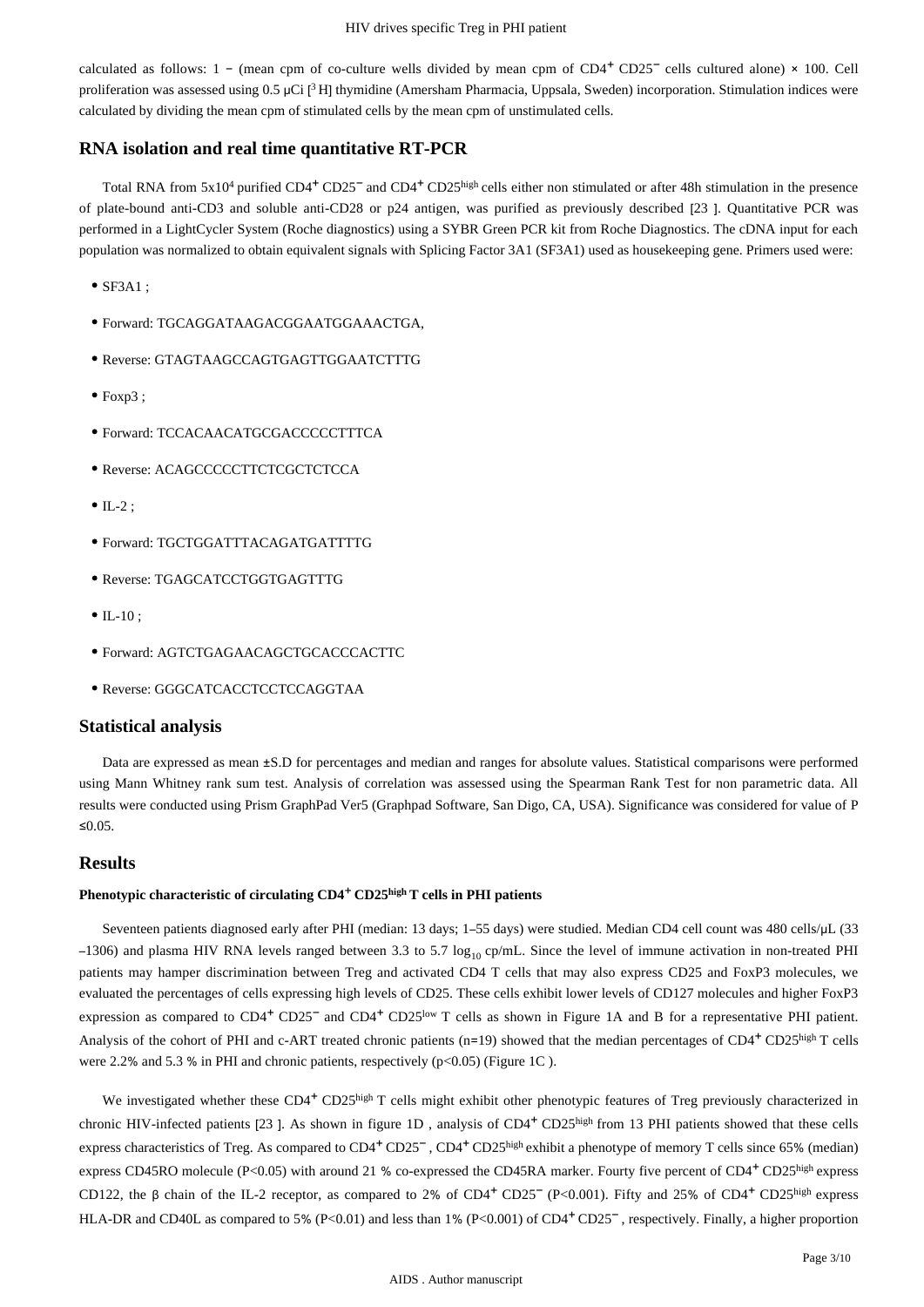of CD4<sup>+</sup> CD25<sup>high</sup> compared to CD4<sup>+</sup> CD25<sup>-</sup> T cells express antigens like CD69 (20%) (P<0.001), CD103 (17%) (P<0.001) and iCTLA-4 (18%) (P<0.05). We next confirmed that purified  $CD4^+$  CD25 high T cells isolated from PHI patients express high levels of FoxP3 transcripts (figure 3B). Globally, these results show that  $CD4^+$  CD25 high express phenotypic features of Treg. Moreover, they did not differ significantly from Treg characterized in chronic HIV patients [23 ].

#### **Peripheral CD4<sup>+</sup> CD25<sup>+</sup> T cells from PHI patients are hypo-responsive to polyclonal and antigen-specific stimulation**

In order to determine whether  $CD4^+CD25^+$  circulating T cells in PHI patients exhibit functional characteristics of Treg, we assessed their ability to proliferate in response to recall antigens including PPD, CMV and p24 protein. Since functional experiments required a higher number of cells we performed these assays using  $CD4^+$  CD25<sup>+</sup> that contained a high proportion of CD4<sup>+</sup> CD25 $^{\text{high}}$ T cells (ranging from 75–85%) (not shown), as previously reported [23 ]. In the presence of anti-CD3 and soluble anti-CD28 mAbs, CD4+CD25− and CD4 +CD25+ displayed the same proliferative capacity (Figure 2A). Similarly to CD4<sup>+</sup> CD25<sup>+</sup> isolated from chronic patients, CD4<sup>+</sup> CD25<sup>+</sup> from PHI patients did not proliferate in the presence of either tuberculin, CMV, or p24 antigens (Figure 2A) as compared to CD4<sup>+</sup> CD25<sup>-</sup> cells from PHI and chronic patients (figure 2A). These results demonstrate that  $CD4^+$  CD25<sup>+</sup> isolated in PHI patients exhibit in vitro proliferative characteristics of regulatory T cells.

#### **Peripheral CD4<sup>+</sup> CD25<sup>+</sup> from PHI patients suppress CD4 T cell proliferation in response to recall antigens and HIV proteins**

We investigated the potential suppressive effect of CD4<sup>+</sup> CD25<sup>+</sup> isolated from PHI patients and chronic patients. As shown in figure 2B, addition of increasing numbers of  $CD4^+$  CD25<sup>+</sup> T cells resulted in a similar dose-dependent inhibition of the proliferation of CD4<sup>+</sup> CD25<sup>-</sup> to tuberculin and p24 protein in PHI (n=9) and chronic patients (n=6). At a ratio CD4<sup>+</sup> CD25<sup>+</sup>/CD4<sup>+</sup> CD25<sup>-</sup> of 1/4, CD4<sup>+</sup> CD25<sup>+</sup> from PHI and chronic patients inhibited by 37% and 46% in median autologous CD4<sup>+</sup> CD25<sup>-</sup> proliferation to PPD, respectively. At the same ratio, the response to p24 antigens was inhibited by 50% and 52% by CD4  $+$  CD25  $+$  purified from PHI and chronic patients, respectively (figure 2B ). This suppressive effect was up to 75% when cells were mixed at a 1/1 ratio.

### Analysis of cytokine expression by CD4<sup>+</sup> CD25<sup>high</sup> T cells from PHI patients in response to HIV antigens

We have previously demonstrated that Treg isolated from chronic patients treated with cART exhibited a specific bias towards HIV antigens by producing either IL-10 or expressing TGF-β transcripts [23 ]. Therefore, we were interested to investigate whether such cells could be detected among PHI patients. We have focused our analysis on purified  $CD4^+$  CD25 high T cells from 6 patients at early time after diagnosis.

Following polyclonal stimulation, the mean frequency of CD4<sup>+</sup> CD25<sup>high</sup> and CD4<sup>+</sup> CD25<sup>-</sup> T cells producing IL-2 increases significantly from 2.3 +/− 0.65 % and 0.6 +/− 0.06 % to 15.5+/− 4.1 % and 7.8 +/− 1 %, respectively (Figure 3A). In the same conditions, mean percentages of CD4<sup>+</sup> CD25<sup>high</sup> and CD4<sup>+</sup> CD25<sup>-</sup> producing IL-10 increased from 3.4 +/- 0.6 % and 1.9 +/- 0.4 % to 22.3+/- 5.8 % (P<0.05) and 6.2 +/- 1.2% (P<0.05), respectively. HIV specific stimulation induces a greater percentage of CD4<sup>+</sup> CD25<sup>high</sup> IL-2<sup>+</sup> cells  $(14.7+/-4.4%)$  than CD4<sup>+</sup> CD25<sup>-</sup> IL-2<sup>+</sup> cells  $(0.9+/-0.1%)$  (P<0.001). Similarly, in the same stimulation conditions, the frequency of CD4 + CD25 high IL-10<sup>+</sup> cells was higher (16.2 +/-3.5 %) than CD4<sup>+</sup> CD25<sup>-</sup> IL-10<sup>+</sup> (1.1 +/-0.16 %) (P<0.01). Altogether, these results indicate the presence of p24 specific T cells producing IL-2 and IL-10 among  $CD4^+CD25^{\text{high}}$  isolated from PHI patients.

Next, we investigated the level of mRNA transcripts of Foxp3, IL-2 and IL-10 at baseline and after stimulation in CD4<sup>+</sup> CD25<sup>high</sup> and CD4<sup>+</sup> CD25<sup>-</sup> T cells. Samples from 5 PHI and 3 chronic patients were studied. As shown in figure 3B, CD4<sup>+</sup> CD25 high cells express higher levels of FoxP3 transcripts that remained stable following polyclonal and p24 stimulation. HIV specific stimulation induced a significant increase of IL-10 mRNA levels in  $CD4^+CD25^{\text{high}}$  (P<0.05), but not in the CD4<sup>+</sup> CD25<sup>-</sup> subsets.

#### Longitudinal follow up of the suppressive capacity of CD4<sup>+</sup> CD25<sup>+</sup> isolated from PHI patients

Nest, we followed longitudinally up to 24 months the suppressive capacity of Treg isolated from 6 PHI patients that did not initiate c-ART based on clinical, immunological and physician's decisions. Follow up showed that percentages of CD4<sup>+</sup> CD25<sup>high</sup> dropped from 4.27  $\pm$  0.76 % at diagnosis to 1.82  $\pm$  0.52 % at months 6 (not shown) and 24 (figure 4A). We analyzed the suppressive activity of CD4<sup>+</sup>  $CD25<sup>+</sup>$  T cells from these PHI patients throughout the follow up.  $CD4<sup>+</sup>$  CD25<sup> $+$ </sup> isolated at times of PHI diagnosis (month 0), and at months 6 and 24 were mixed at a 1/4 ratio to autologous CD4<sup>+</sup> CD25<sup>-</sup> T cells in the presence of either tuberculin or p24 antigens. Interestingly, the suppression of CD4<sup>+</sup> CD25<sup>-</sup> proliferation in response to tuberculin by CD4<sup>+</sup> CD25<sup>+</sup> did not vary over time and ranged from 29  $\pm$  2.3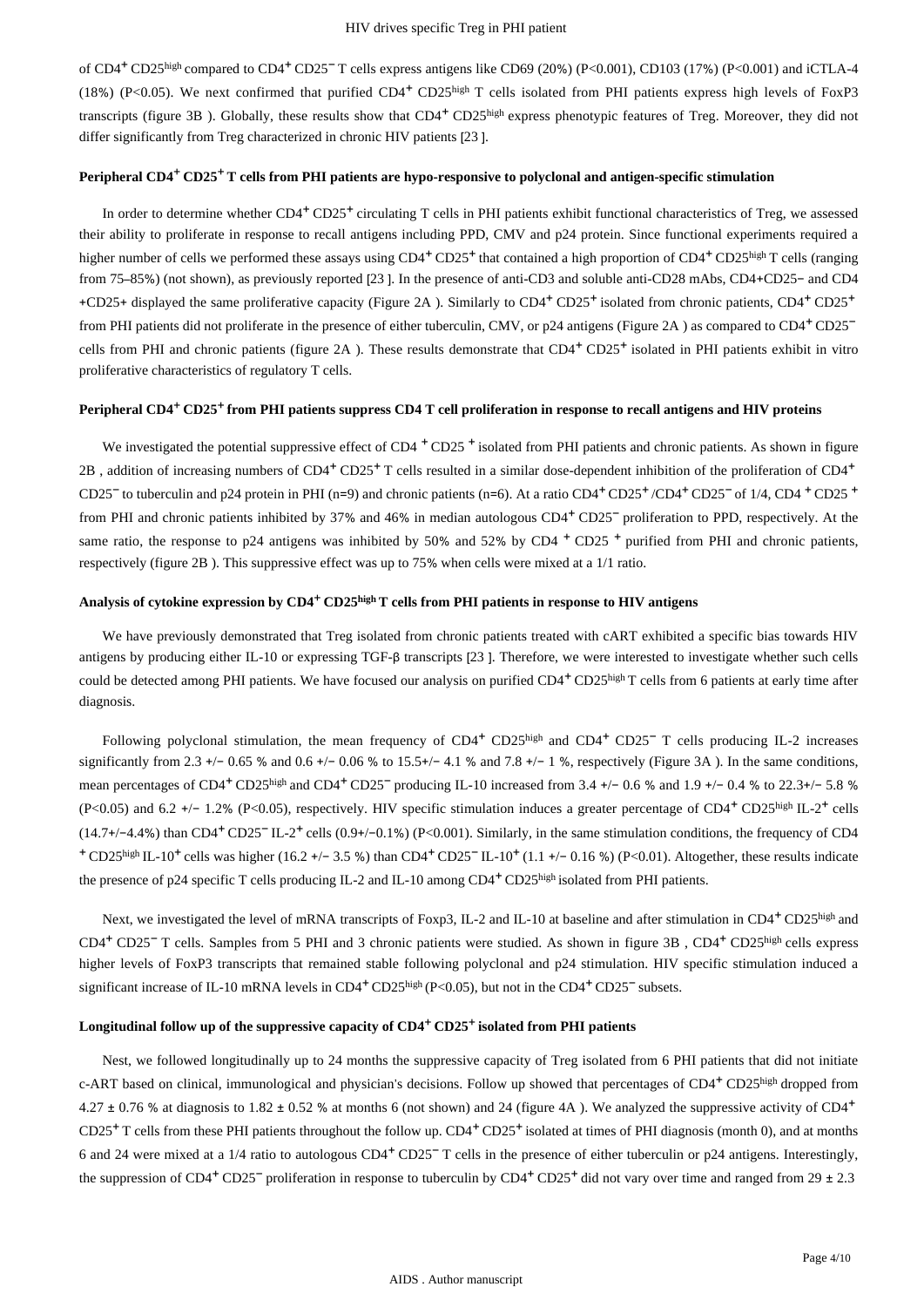% at diagnosis (month 0) to 47 %  $\pm$  11.2% at month 24 (P=NS). In contrast, suppressive activity of CD4<sup>+</sup> CD25<sup>+</sup> in response to p24 decreased from 59  $\pm$  8.2 % at diagnosis to 27.4  $\pm$  5.8 % at month 6 (P<0.05) and remained stable thereafter (23  $\pm$  10 % at month 24) ( Figure 4B ).

### Correlation between frequency of CD4<sup>+</sup> CD25<sup>high</sup> and CD4 T cell counts at diagnosis of PHI

In our prospective cohort of PHI patients, 9 of them initiated c-ART following the diagnosis of HIV infection based on clinical and immunological considerations. Median of CD4 T cell counts of patients who initiated c-ART was significantly lower than that of patients who remained untreated during the follow up (352 cells/μl and 561 cells/μl, respectively; P<0.05) whereas plasma HIV RNA did not differ significantly (5–5.3 log<sub>10</sub> copies/ml). Moreover, the long term follow up of untreated PHI patients up to 24 months showed that they did not develop any AIDS-defining events nor indication to start c-ART according to the current guidelines. This led us to investigate whether the frequency and the suppressive capacity of Treg at PHI diagnosis could be correlated to the level of CD4 T cell counts, plasma viral load or CD4 T cells activation. We found a correlation between the percentage of CD4<sup>+</sup> CD25<sup>high</sup> cells and CD4 T cell counts, but not plasma viral load, at diagnosis of PHI ( $r=0.6$ ; P<0.01) (Figure 5A). Interestingly, we found a negative association between the frequency of Treg and of HLA-DR expressing CD4 T cells(r=−0,66;P=0,01) (figure 5B ). Moreover, a correlation between the frequency of CD4+ CD25<sup>high</sup> at diagnosis and the percentage of inhibition of CD4<sup>+</sup> CD25<sup>-</sup> proliferation in the presence of p24, but not tuberculin, was found  $(r= 0.8, P<0.05)$  (figure 5C). These results show that a higher frequency of Treg inhibiting HIV-specific immune responses is associated with a higher CD4 T cell counts in PHI patients at diagnosis.

#### **Discussion**

The purpose of this study was to determine whether HIV-specific Treg are present at early stages of HIV infection and to characterize their suppressive activity in regard to CD4 HIV specific activity. We present data supporting the induction of HIV-specific Treg mediated suppression of HIV-specific CD4 T cells in PHI patients. Treg exhibiting a CD4<sup>+</sup> CD25<sup>high</sup> CD127<sup>low</sup> phenotype and expressing high levels of the transcription factor FoxP3 are detectable in the blood at early stages of HIV infection. These cells displayed suppressive activity by inhibiting the proliferation of CD4<sup>+</sup> CD25<sup>-</sup> stimulated with HIV or recall antigens and secreted IL-10. Interestingly, in vitro stimulation of Treg from PHI patients with HIV antigens led to an increase of IL-10 synthesis demonstrating the presence of a proportion of HIV specific T cells among Treg. Altogether, these data extended those previously reported in chronic patients [23 ] demonstrating that HIV drives an expansion of Treg since the PHI stage.

Human CD4<sup>+</sup> CD25<sup>+</sup> T cells have been shown to be a heterogeneous population that includes suppressive Treg cells, anergic but not suppressive T cells and normal activated T cells [29 ]. Interestingly, all these populations were detectable in PHI patients studied here. Although no specific markers have been described for characterization of human Treg, the expression of high levels of CD25 and low density of CD127 molecules has been correlated with immunosuppressive Treg activity in humans [30 ]. Using this combination of markers and high expression of FoxP3 we attempted to quantify Treg in PHI patients. Although FoxP3 is now widely used for the characterization of human Treg cells in healthy individuals [31 ] contrasting findings have been reported on the kinetics and functional effects of transient FoxP3 expression in activated human CD4<sup>+</sup> CD25<sup>-</sup>T cells [29, 32–34]. These cells did not exert suppression on CD4 T cell proliferation, a characteristic that was limited to CD4<sup>+</sup> CD25<sup>high</sup> CD127<sup>low</sup> T cells expressing higher levels of FoxP3. Thus, our results demonstrate that a true population of Treg may be identified at the early stages of PHI.

The most effective method for assessing suppressive activity of Treg is to determine their capacity to suppress the proliferation of stimulated CD4<sup>+</sup> CD25<sup>-</sup> T cells. We show that Treg from PHI patients suppress HIV specific and non-specific proliferation of CD4 T cells. Interestingly, we found that the percentages of Treg in PHI patients were significantly lower than that observed in chronic patients. However, it is possible that peripheral blood may not be the most appropriate compartment to accurately assess HIV-specific Treg cell activity, particularly at the time of primary infection. Several studies in chronically HIV-infected patients and non-human primate models of SIV infection have shown a lower expression of FoxP3 and suppressor potential of Treg in the periphery compared to lymphoid tissue [ 25 , 27 , 28 , 35 –37 ], the primary site of virus replication [38 ].

We found a decrease in frequency of HIV, but not PPD, suppressive activity of Treg throughout a 24-months follow up of PHI patients who remained untreated. This also suggests a preferential homing of these cells to secondary lymphoid. Moreover, since Treg need to be activated through their TCR for exhibiting a suppressive activity [39 ] these data reinforce the demonstration of the presence of HIV-specific Treg in PHI patients. Alternatively, a decrease of HIV-suppressive activity could result from chronic immune activation or from a deleterious interaction of Treg with viral protein [40 , 41 ] and antigen presenting cells [42 ]. Finally, although a recent report has shown that these cells are not preferentially infected by HIV [41 ], one hypothesis could be that Treg are infected and depleted in non-treated PHI patients.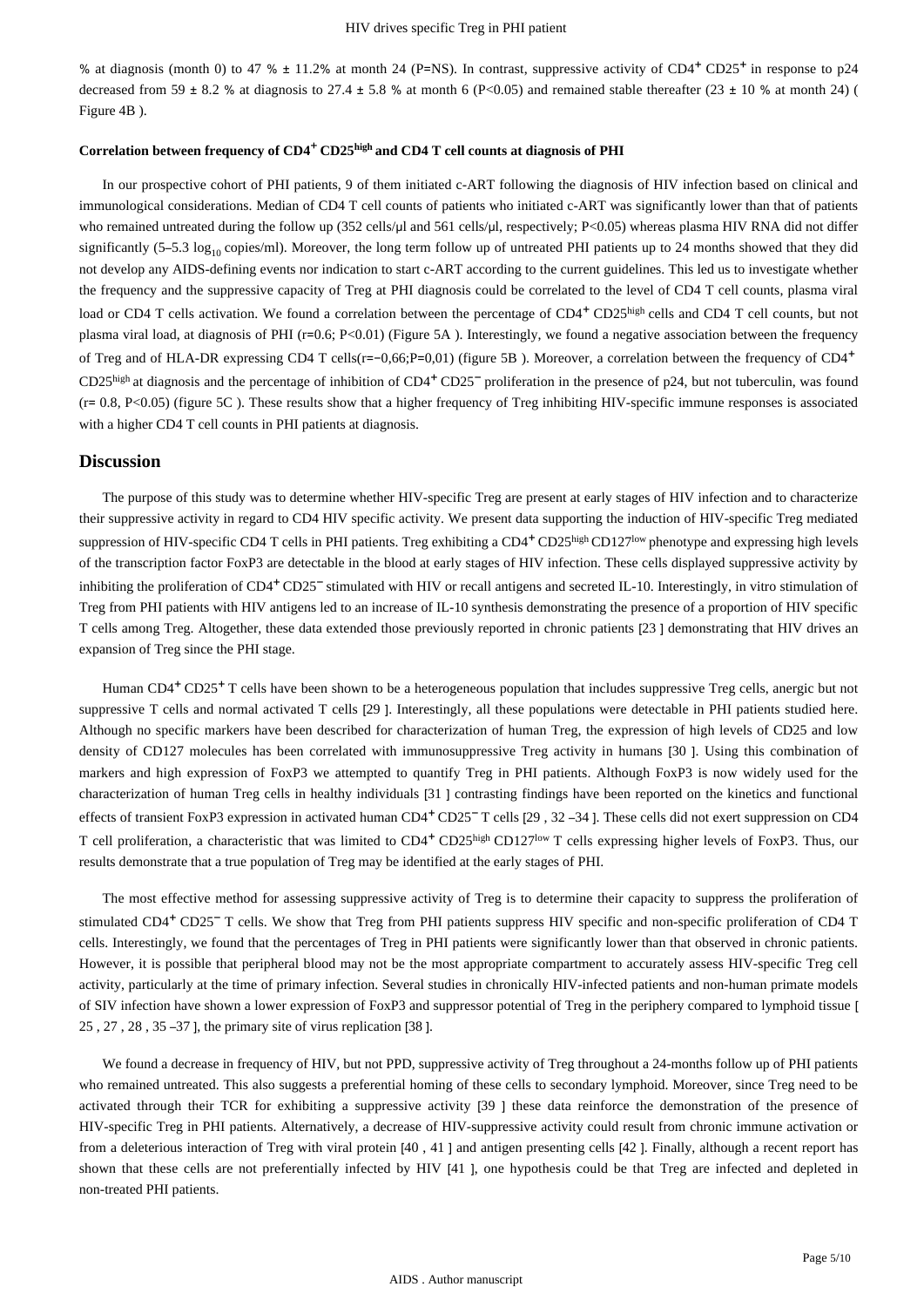Persistent antigens such as HIV are believed to promote the expansion and activation of antigen-specific Treg. In addition, we may speculate that, as recently reported, antigen presentation of HIV antigens by dendritic cells with tolerogenic properties and upregulation of inhibitory molecules might also participate to expansion of Treg in the context of PHI [43 ]. The high levels of viral replication and immune activation during PHI increase interactions between HIV or envelope proteins and CD4 or HIV-co-receptors, and may favor the peripheral conversion of memory activated CD4 T cells into Treg [44 ]. Likely, this is suggested by the persistent capacity of Treg from PHI patients to produce IL-2. However, the major characteristic of Treg populations in PHI patients was to contain a high proportion of cells producing IL-10. The level of IL-10 transcripts and the frequency of those cells increased significantly following in vitro stimulation with p24 antigens.

The definitive role of HIV-suppressive Treg in HIV infection is difficult to assess. In one hand Treg may have potentially beneficial effects by limiting the infection and deletion of HIV-specific effectors. In other hand our study provides new data showing that HIV-specific Treg expanded early after PHI may hamper the establishment of HIV-specific CD4 T cells responses. HIV infection in the humanized rag2−/− γC −/− mouse model support this evidence showing that depletion of Treg before HIV infection decrease viral load [45 ]. We found a correlation between the percentages of Treg and higher CD4 cell counts, but not plasma viral loads, at diagnosis of PHI. Although, longitudinal studies are needed to confirm the predictive role of Treg in PHI, our data support a beneficial effect of Treg during the acute phase of the infection. This observation is corroborated by recent studies showing a similar effect of Treg in non-pathogenic SIV models of acute infection [46 ] or more recently, in a mice model of acute mucosal HSV infection [47 ].

Altogether previous studies in HIV chronic infection and data in PHI patients reported here help to figure out a global picture of Treg in HIV infection. HIV-specific Treg may control potentially pathogenic immune activation during the early phases of infection by limiting excessive activation and depletion of HIV-specific CD4 T cells. In contrast to other microbial infection, HIV is a persistent antigen that might trigger continuously long-life HIV-specific memory Treg cells resulting in an immune tolerance to HIV in vivo.

#### **Ackowledgements:**

The authors thank all participating patients. We also gratefully acknowledge Corinne Jung for technical support. This project is supported by grants from the Agence Nationale de la Recherche sur le SIDA et les hépatites (ANRS), Sidaction and INSERM.

#### **Footnotes:**

The authors have no conflicting financial interest.

Authors contribution: H. K and V.D-P performed the experiments and analyzed the data. JD. L analyzed the data and wrote the paper. M. B performed the experiments. A. A and G. M recruted the patients and collected clinical data. L.W designed the study and analyzed the data. Y. L designed the study, analyzed the data and wrote the paper.

#### **References:**

- 1 . Borrow P , Lewicki H , Hahn BH , Shaw GM , Oldstone MB . Virus-specific CD8+ cytotoxic T-lymphocyte activity associated with control of viremia in primary human immunodeficiency virus type 1 infection . J Virol . 1994 ; 68 : 6103 - 6110
- 2 . Kahn JO , Walker BD . Acute human immunodeficiency virus type 1 infection . N Engl J Med . 1998 ; 339 : 33 39
- 3 . Koup RA , Safrit JT , Cao Y , Andrews CA , McLeod G , Borkowsky W . Temporal association of cellular immune responses with the initial control of viremia in primary human immunodeficiency virus type 1 syndrome . J Virol . 1994 ; 68 : 4650 - 4655
- 4 . Pantaleo G , Demarest JF , Soudeyns H , Graziosi C , Denis F , Adelsberger JW . Major expansion of CD8+ T cells with a predominant V beta usage during the primary immune response to HIV . Nature . 1994 ; 370 : 463 - 467
- 5 . Clark SJ , Saag MS , Decker WD , Campbell-Hill S , Roberson JL , Veldkamp PJ . High titers of cytopathic virus in plasma of patients with symptomatic primary HIV-1 infection . N Engl J Med . 1991 ; 324 : 954 - 960
- 6 . Daar ES , Moudgil T , Meyer RD , Ho DD . Transient high levels of viremia in patients with primary human immunodeficiency virus type 1 infection . N Engl J Med . 1991  $.324 \cdot 961 - 964$
- 7 . Musey L , Hughes J , Schacker T , Shea T , Corey L , McElrath MJ . Cytotoxic-T-cell responses, viral load, and disease progression in early human immunodeficiency virus type 1 infection . N Engl J Med . 1997 ; 337 : 1267 - 1274
- 8 . Bentwich Z , Kalinkovich A , Weisman Z , Grossman Z . Immune activation in the context of HIV infection . Clin Exp Immunol . 1998 ; 111 : 1 2
- 9 . Deeks SG , Hoh R , Grant RM , Wrin T , Barbour JD , Narvaez A . CD4+ T cell kinetics and activation in human immunodeficiency virus-infected patients who remain viremic despite long-term treatment with protease inhibitor-based therapy . J Infect Dis . 2002 ; 185 : 315 - 323
- 10 . Giorgi JV , Hultin LE , McKeating JA , Johnson TD , Owens B , Jacobson LP . Shorter survival in advanced human immunodeficiency virus type 1 infection is more closely associated with T lymphocyte activation than with plasma virus burden or virus chemokine coreceptor usage . J Infect Dis . 1999 ; 179 : 859 - 870
- 11 . Sousa AE, Carneiro J, Meier-Schellersheim M, Grossman Z, Victorino RM . CD4 T cell depletion is linked directly to immune activation in the pathogenesis of HIV-1 and HIV-2 but only indirectly to the viral load . J Immunol . 2002 ; 169 : 3400 - 3406
- 12 . Lyles RH , Munoz A , Yamashita TE , Bazmi H , Detels R , Rinaldo CR . Natural history of human immunodeficiency virus type 1 viremia after seroconversion and proximal to AIDS in a large cohort of homosexual men. Multicenter AIDS Cohort Study . J Infect Dis . 2000 ; 181 : 872 - 880
- 13 . Pantaleo G , Demarest JF , Schacker T , Vaccarezza M , Cohen OJ , Daucher M . The qualitative nature of the primary immune response to HIV infection is a prognosticator of disease progression independent of the initial level of plasma viremia . Proc Natl Acad Sci U S A . 1997 ; 94 : 254 - 258
- 14 . Grossman Z , Meier-Schellersheim M , Sousa AE , Victorino RM , Paul WE . CD4+ T-cell depletion in HIV infection: are we closer to understanding the cause? . Nat Med . 2002 ; 8 : 319 - 323
- 15 . Hazenberg MD , Hamann D , Schuitemaker H , Miedema F . T cell depletion in HIV-1 infection: how CD4+ T cells go out of stock . Nat Immunol . 2000 ; 1 : 285 289
- 16 . Deeks SG , Kitchen CM , Liu L , Guo H , Gascon R , Narvaez AB . Immune activation set point during early HIV infection predicts subsequent CD4+ T-cell changes independent of viral load . Blood . 2004 ; 104 : 942 - 947
- 17 . Bluestone JA , Abbas AK . Natural versus adaptive regulatory T cells . Nat Rev Immunol . 2003 ; 3 : 253 257
- 18 . Li S , Gowans EJ , Chougnet C , Plebanski M , Dittmer U . Natural regulatory T cells and persistent viral infection . J Virol . 2008 ; 82 : 21 30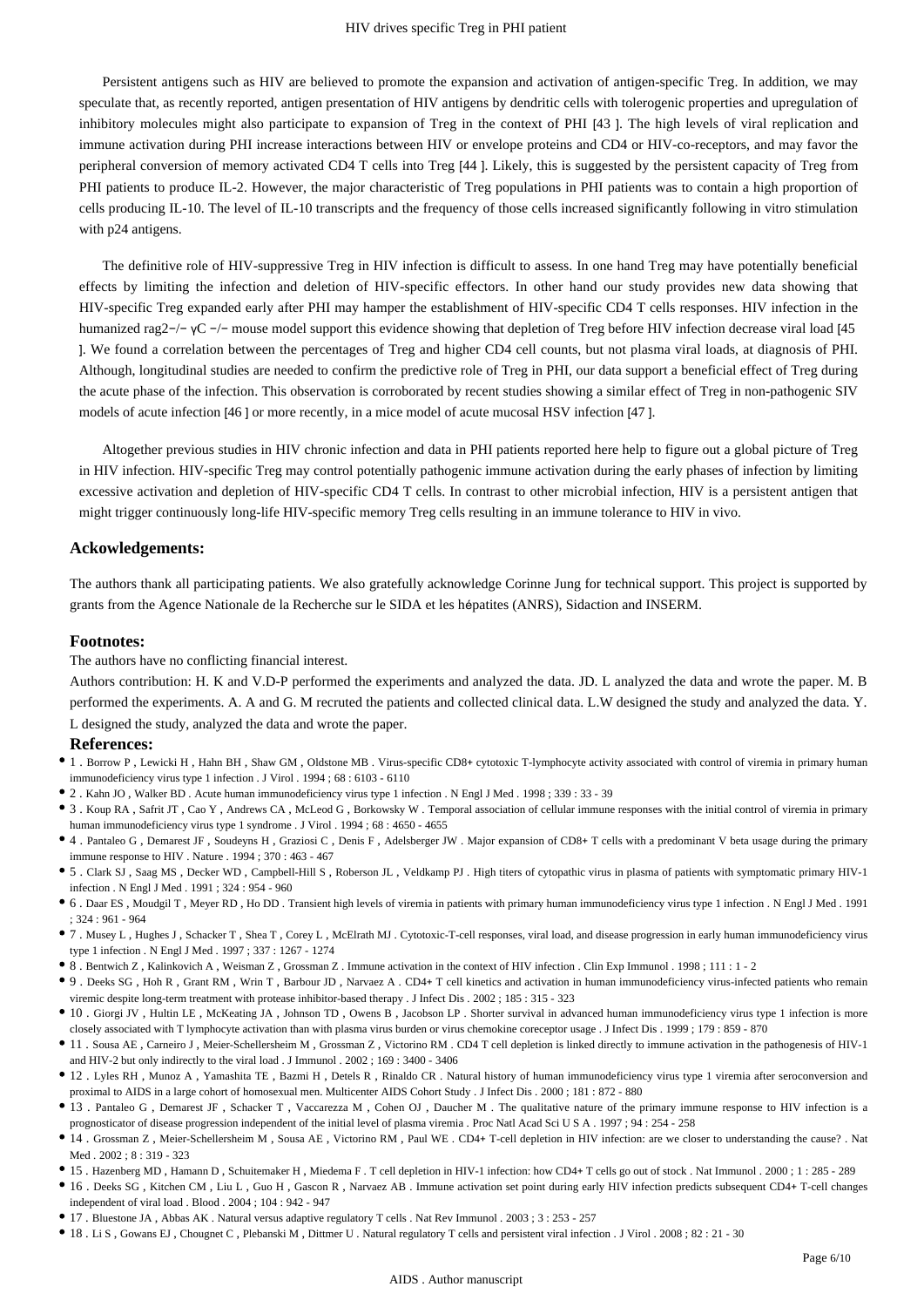#### HIV drives specific Treg in PHI patient

- 19 . Belkaid Y , Rouse BT . Natural regulatory T cells in infectious disease . Nat Immunol . 2005 ; 6 : 353 360
- 20 . Raghavan S , Holmgren J . CD4+CD25+ suppressor T cells regulate pathogen induced inflammation and disease . FEMS Immunol Med Microbiol . 2005 ; 44 : 121 127
- 21 . Aandahl EM , Michaelsson J , Moretto WJ , Hecht FM , Nixon DF . Human CD4+ CD25+ regulatory T cells control T-cell responses to human immunodeficiency virus and cytomegalovirus antigens . J Virol . 2004 ; 78 : 2454 - 2459
- 22 . Kinter AL , Hennessey M , Bell A , Kern S , Lin Y , Daucher M . CD25(+)CD4(+) regulatory T cells from the peripheral blood of asymptomatic HIV-infected individuals regulate CD4(+) and CD8(+) HIV-specific T cell immune responses in vitro and are associated with favorable clinical markers of disease status . J Exp Med . 2004 ; 200 : 331 -343
- 23 . Weiss L , Donkova-Petrini V , Caccavelli L , Balbo M , Carbonneil C , Levy Y . Human immunodeficiency virus-driven expansion of CD4+CD25+ regulatory T cells, which suppress HIV-specific CD4 T-cell responses in HIV-infected patients . Blood . 2004 ; 104 : 3249 - 3256
- 24 . Belkaid Y . Regulatory T cells and infection: a dangerous necessity . Nat Rev Immunol . 2007 ; 7 : 875 888
- 25 . Nilsson J , Boasso A , Velilla PA , Zhang R , Vaccari M , Franchini G . HIV-1-driven regulatory T-cell accumulation in lymphoid tissues is associated with disease progression in HIV/AIDS . Blood . 2006 ; 108 : 3808 - 3817
- 26 . Mozos A , Garrido M , Carreras J , Plana M , Diaz A , Alos L . Redistribution of FOXP3-positive regulatory T cells from lymphoid tissues to peripheral blood in HIV-infected patients . J Acquir Immune Defic Syndr . 2007 ; 46 : 529 - 537
- 27. Kinter A, McNally J, Riggin L, Jackson R, Roby G, Fauci AS. Suppression of HIV-specific T cell activity by lymph node CD25+ regulatory T cells from HIV-infected individuals . Proc Natl Acad Sci U S A . 2007 ; 104 : 3390 - 3395
- 28 . Epple HJ , Loddenkemper C , Kunkel D , Troger H , Maul J , Moos V . Mucosal but not peripheral FOXP3+ regulatory T cells are highly increased in untreated HIV infection and normalize after suppressive HAART . Blood . 2006 ; 108 : 3072 - 3078
- 29 . Levings MK , Sangregorio R , Sartirana C , Moschin AL , Battaglia M , Orban PC , Roncarolo MG . Human CD25+CD4+ T suppressor cell clones produce transforming growth factor beta, but not interleukin 10, and are distinct from type 1 T regulatory cells . J Exp Med . 2002 ; 196 : 1335 - 1346
- 30 . Seddiki N , Santner-Nanan B , Martinson J , Zaunders J , Sasson S , Landay A . Expression of interleukin (IL)-2 and IL-7 receptors discriminates between human regulatory and activated T cells . J Exp Med . 2006 ; 203 : 1693 - 1700
- 31 . Ziegler SF . FOXP3: of mice and men . Annu Rev Immunol . 2006 ; 24 : 209 226
- 32 . Allan SE, Crome SQ, Crellin NK, Passerini L, Steiner TS, Bacchetta R. Activation-induced FOXP3 in human T effector cells does not suppress proliferation or cytokine production . Int Immunol . 2007 ; 19 : 345 - 354
- 33 . Wang J , Ioan-Facsinay A , van der Voort EI , Huizinga TW , Toes RE . Transient expression of FOXP3 in human activated nonregulatory CD4+ T cells . Eur J Immunol . 2007 ; 37 : 129 - 138
- 34 . Walker MR , Carson BD , Nepom GT , Ziegler SF , Buckner JH . De novo generation of antigen-specific CD4+CD25+ regulatory T cells from human CD4+CD25− cells . Proc Natl Acad Sci U S A . 2005 ; 102 : 4103 - 4108
- 35 . Andersson J , Boasso A , Nilsson J , Zhang R , Shire NJ , Lindback S . The prevalence of regulatory T cells in lymphoid tissue is correlated with viral load in HIV-infected patients . J Immunol . 2005 ; 174 : 3143 - 3147
- 36 . Boasso A , Vaccari M , Hryniewicz A , Fuchs D , Nacsa J , Cecchinato V . Regulatory T-cell markers, indoleamine 2,3-dioxygenase, and virus levels in spleen and gut during progressive simian immunodeficiency virus infection . J Virol . 2007 ; 81 : 11593 - 11603
- 37 . Estes JD, Li Q, Reynolds MR, Wietgrefe S, Duan L, Schacker T. Premature induction of an immunosuppressive regulatory T cell response during acute simian immunodeficiency virus infection . J Infect Dis . 2006 ; 193 : 703 - 712
- 38 . Pantaleo G , Graziosi C , Butini L , Pizzo PA , Schnittman SM , Kotler DP , Fauci AS . Lymphoid organs function as major reservoirs for human immunodeficiency virus . Proc Natl Acad Sci U S A . 1991 ; 88 : 9838 - 9842
- 39 . Thornton AM , Shevach EM . Suppressor effector function of CD4+CD25+ immunoregulatory T cells is antigen nonspecific . J Immunol . 2000 ; 164 : 183 190
- 40 . Kaufmann DE , Kavanagh DG , Pereyra F , Zaunders JJ , Mackey EW , Miura T . Upregulation of CTLA-4 by HIV-specific CD4+ T cells correlates with disease progression and defines a reversible immune dysfunction . Nat Immunol . 2007 ; 8 : 1246 - 1254
- 41 . Zaunders JJ , Ip S , Munier ML , Kaufmann DE , Suzuki K , Brereton C . Infection of CD127+ (interleukin-7 receptor+) CD4+ cells and overexpression of CTLA-4 are linked to loss of antigen-specific CD4 T cells during primary human immunodeficiency virus type 1 infection . J Virol . 2006 ; 80 : 10162 - 10172
- 42 . Chougnet C , Gessani S . Role of gp120 in dendritic cell dysfunction in HIV infection . J Leukoc Biol . 2006 ; 80 : 994 1000
- 43 . Coombes JL , Siddiqui KR , Arancibia-Carcamo CV , Hall J , Sun CM , Belkaid Y , Powrie F . A functionally specialized population of mucosal CD103+ DCs induces Foxp3+ regulatory T cells via a TGF-beta and retinoic acid-dependent mechanism . J Exp Med . 2007 ; 204 : 1757 - 1764
- 44 . Akbar AN , Vukmanovic-Stejic M , Taams LS , Macallan DC . The dynamic co-evolution of memory and regulatory CD4+ T cells in the periphery . Nat Rev Immunol . 2007 ; 7 : 231 - 237
- 45 . Jiang Q , Zhang L , Wang R , Jeffrey J , Washburn ML , Brouwer D . FoxP3+CD4+ Treg cells play an important role in acute HIV-1 infection in humanized rag2−/−{ gamma}C−/− mice in vivo . Blood . 2008 ;
- 46 . Kornfeld C , Ploquin MJ , Pandrea I , Faye A , Onanga R , Apetrei C . Antiinflammatory profiles during primary SIV infection in African green monkeys are associated with protection against AIDS . J Clin Invest . 2005 ; 115 : 1082 - 1091
- 47 . Lund JM , Hsing L , Pham TT , Rudensky AY . Coordination of early protective immunity to viral infection by regulatory T cells . Science . 2008 ; 320 : 1220 1224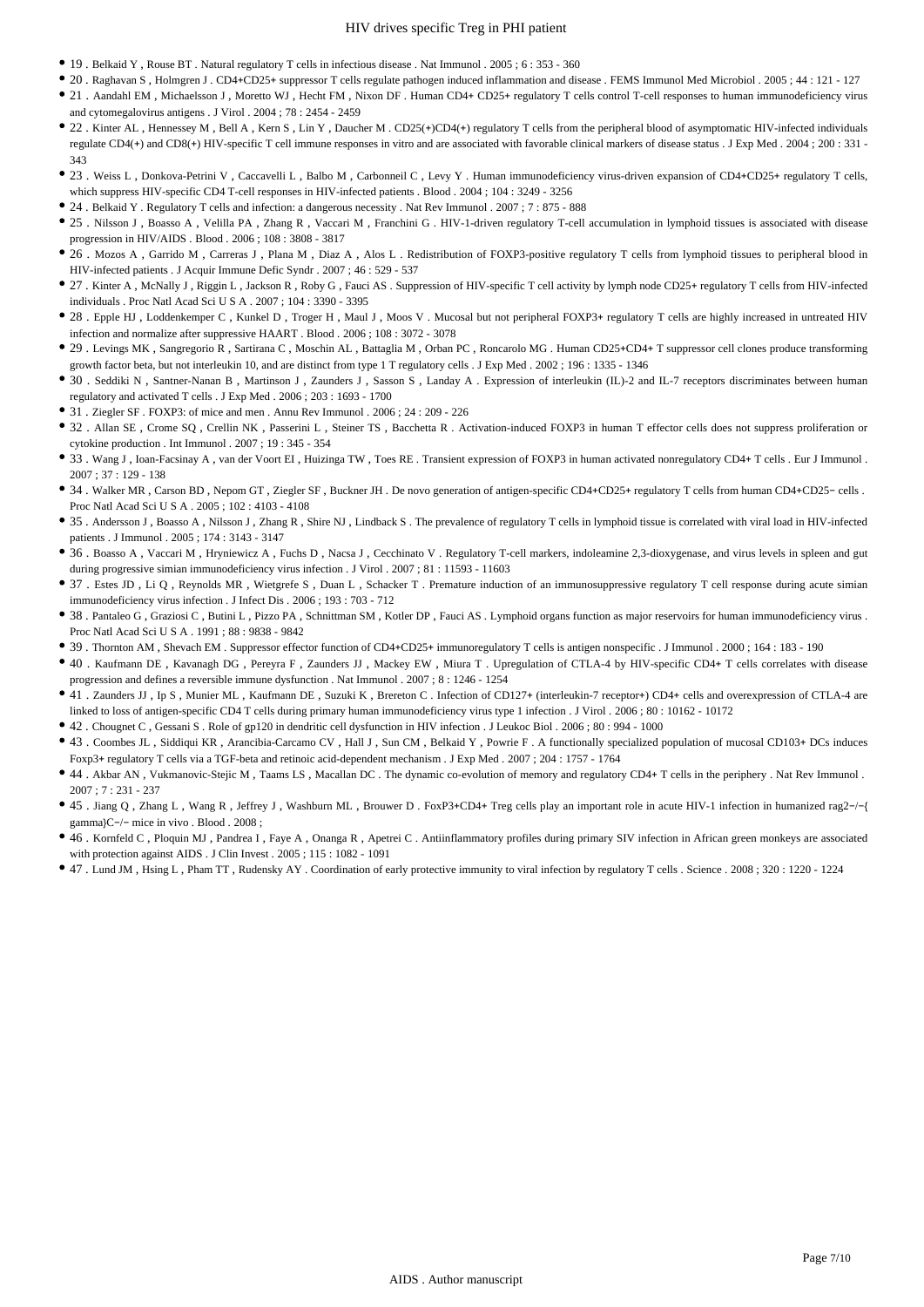#### **Figure 1**

## Characteristics of  $CD4^+$  CD25 high T cells in PHI patients

A) Phenotype of CD4 T lymphocytes in a representative PHI patient. B) Expression of Foxp3 and CD127 markers on gated CD4<sup>+</sup> CD25<sup>-</sup>,  $CD4^+$  CD25<sup>low</sup> and CD4<sup>+</sup> CD25<sup>high</sup> gated T Cells. C) The median percentages of CD4<sup>+</sup> CD25<sup>high</sup> in PHI patients at diagnosis (n=17) and chronic c-ART treated patients (n=19). The frequency of  $CD4^+$  CD25 high T cells was evaluated on freshly blood samples after combining a gating on lymphocytes and on  $CD4^+CD3^+T$  cells. D) Phenotype of  $CD4^+CD25^-$  and  $CD4^+CD25^{\text{high}}T$  cell subsets in PHI patients (n=13). Median percentages of CD4<sup>+</sup> CD25- and CD4<sup>+</sup> CD25<sup>high</sup> gated T cells expressing the different markers are indicated. Comparison between CD4<sup>+</sup> CD25<sup>-</sup> and CD4<sup>+</sup> CD25<sup>high</sup> subsets are indicated (\* P< 0.05; \*\* P< 0.01; \*\*\* P<0.001; Mann Whitney rank sum test).



#### **Figure 2**

CD4<sup>+</sup> CD25<sup>+</sup> T cells from PHI and chronic HIV-infected patients are hypo-responsive to antigen specific stimulation and suppress CD4+ CD25− proliferation

A)  $5x10^4$  purified CD4<sup>+</sup> CD25<sup>-</sup> (white bars) and CD4<sup>+</sup> CD25<sup>+</sup> T cells (black bars) were stimulated for 5 days with 5µg/ml of plate bound either with anti-CD3 mAb and soluble anti-CD28 mAb (5µg/ml), 5µg/ml of purified PPD, p24 or CMV antigen. (3H) thymidine was added during the last 16 hours of culture. Results are expressed as median of stimulation index from 9 PHI and 8 chronic HIV infected patients. B) Peripheral  $CD4^+CD25^+$ T cells from PHI (n=8) and chronic HIV-infected patients (n=6) suppress similarly  $CD4^+CD25^-$ T cell proliferation in response to PPD and HIV p24 protein. Purified  $CD4^+CD25^-(5.10^4)$  cells were incubated at different ratio with  $CD4^+CD25^+$  T cells and autologous monocytes for 5 days with either 5μg/ml PPD or p24, before adding 0.5 μCi of thymidine for the last 16 hours of culture. Results are expressed as median values of the stimulation index. (\* P< 0.05; \*\* P< 0.01, Mann Whitney rank sum test).

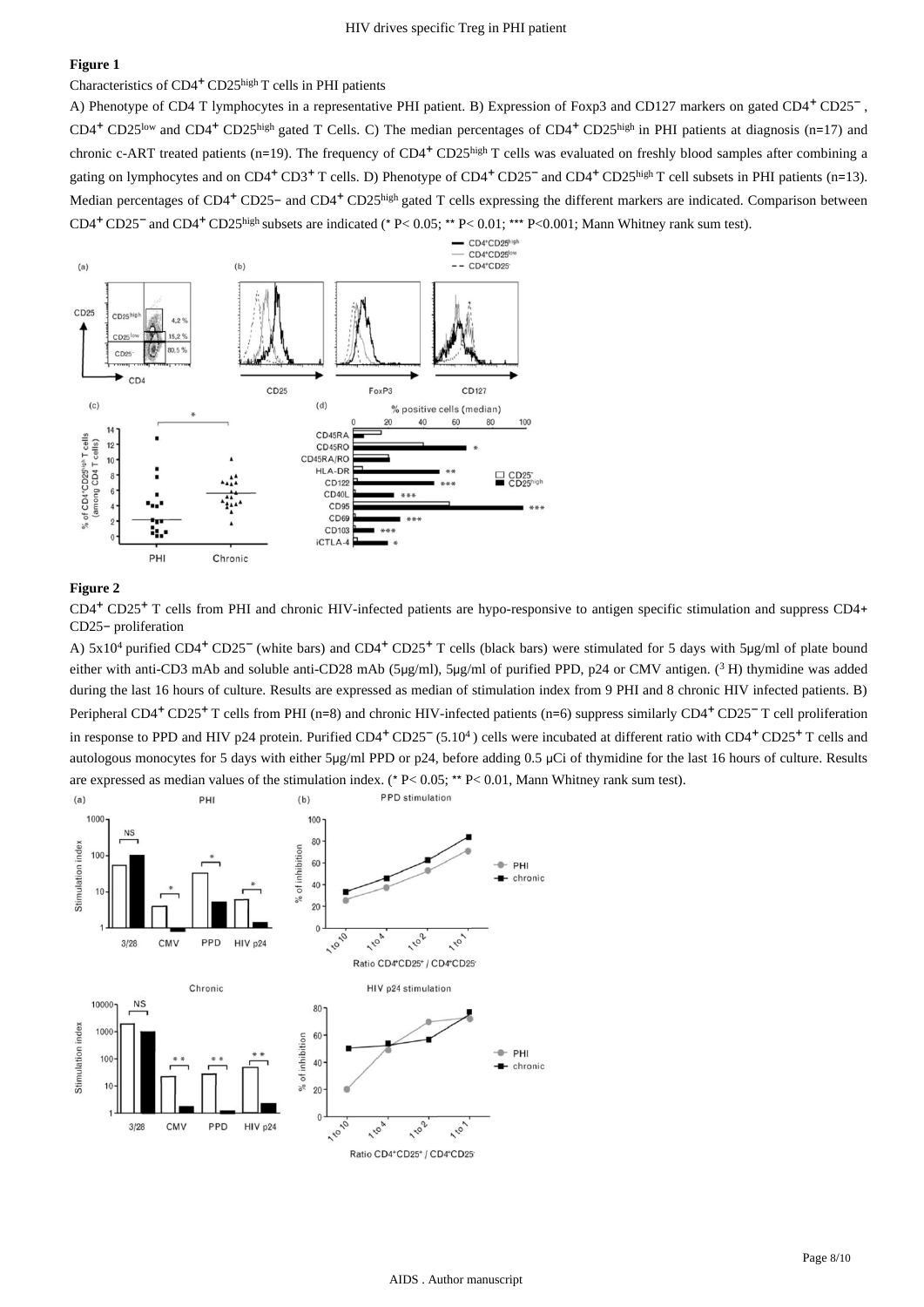## **Figure 3**

HIV-specific production of IL-10 and IL-2 by  $CD4^+$ CD25 high T cells

A) Frequency of CD4<sup>+</sup> CD25<sup>-</sup> and CD4<sup>+</sup> CD25<sup>high</sup> producing IL-2 (left) or IL-10 (right) following either polyclonal or p24 stimulation. Cells  $(5.10<sup>4</sup>/well)$  were incubated for 24 hours alone or in presence of either  $5\mu g/ml$  plate bound anti-CD3 mAb and soluble anti-CD28 or of p24 antigen (5  $\mu$ g/ml) and 5.10<sup>3</sup> monocytes/well, before assessment of intracellular production of cytokines by flow cytometry. Changes from baseline in the mean frequencies of cells producing cytokines following stimulation are indicated. Results from 6 patients studied are presented. B) Quantitative RT-PCR analyses of Foxp3 (left panel), IL-2 (middle) and IL-10 (right) expression of CD4<sup>+</sup> CD25<sup>-</sup> and CD4<sup>+</sup> CD25high after purification and non-stimulated (NS), or stimulated either with anti-CD3 and anti-CD28 antibodies or p24 antigen. Mean from 5 patients are presented. Ct values were normalized to mRNA for SF3A1 expression. (\* P< 0.05; \*\* P< 0.01, Mann Whitney rank sum test).



#### **Figure 4**

Evolution of the frequency and suppressive activity of Treg in PHI patients

A) Frequency of CD4<sup>+</sup> CD25<sup>high</sup> T cells at diagnosis and month 24 in 6 PHI patients who remained untreated during the follow up. Evaluation of the suppressive activity of purified CD4<sup>+</sup> CD25<sup>high</sup> T cells on PPD (B) and p24 (C) stimulated CD4<sup>+</sup> CD25<sup>-</sup> T cells (values at a 1/4 ratio of CD4<sup>+</sup> CD25<sup>high</sup>/CD4<sup>+</sup> CD25<sup>-</sup> T cells are shown). Mean percentages of inhibition of experiments performed in 6 patients are shown. (\* P< 0.05, Mann Whitney rank sum test).